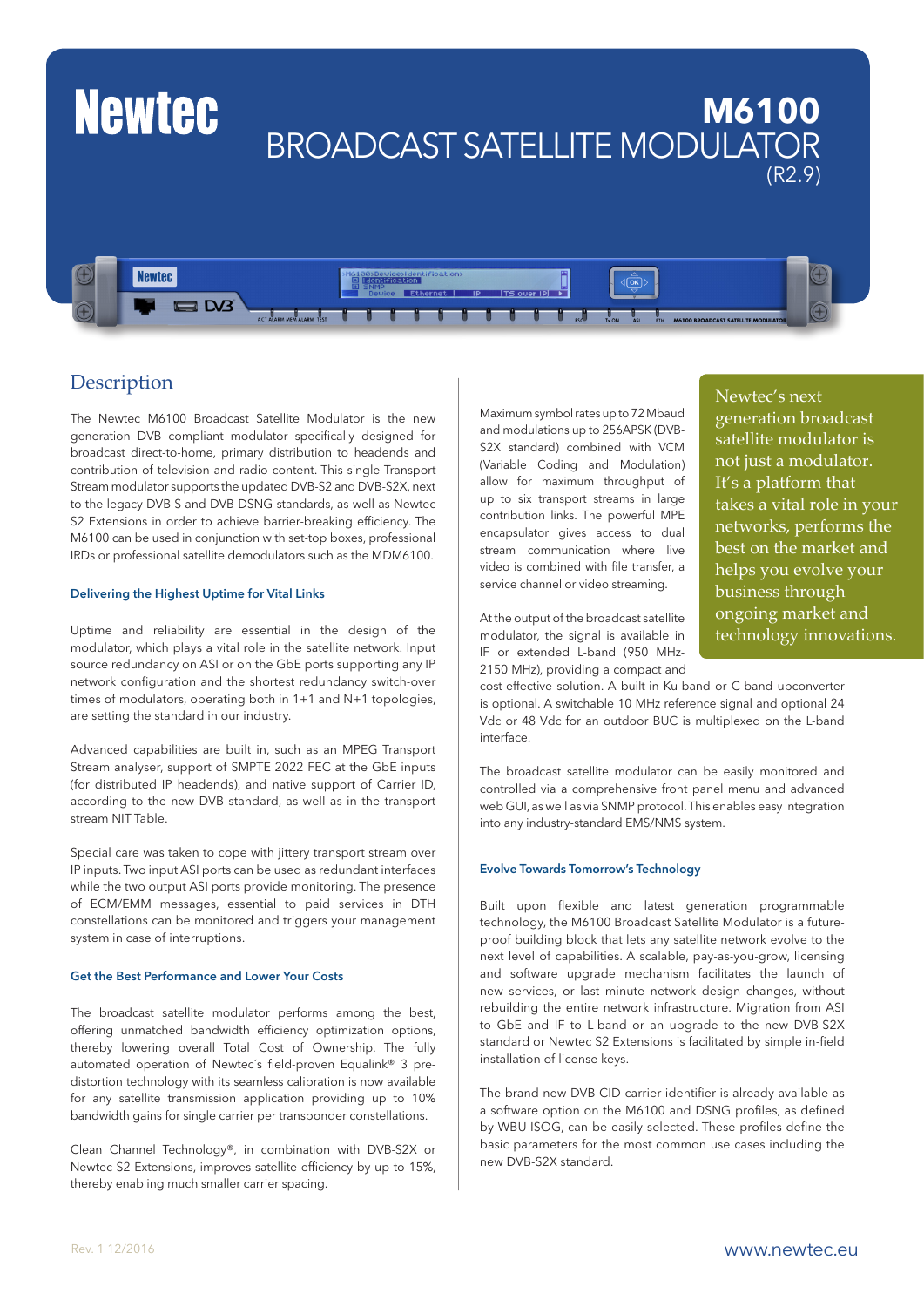### Key Features

- Single Transport Stream modulator with optional MPE encapsulator
- Baud rate range: 50 kbaud 72 Mbaud
- Data rates up to 216 Mbit/s
- IF (70/140) and L-Band (950-2150) high power outputs
- Optional integrated RF upconverter (Ku-band or C-band)
- Highest system reliability and service uptime through robust design and industry-leading redundancy solutions
	- Exceptional jitter recovery on TS over IP inputs with SMPTE 2022 FEC
	- Redundant optional ASI or GbE interfaces with support of redundant IP network configurations
	- Built-in TS Analyser with
		- TR101 290 priority 1 and 2 error monitoring
		- PID table with rate and PCR jitter measurements
		- Continuity Count error monitoring per PID
	- RFI reduction using optional DVB RF Carrier ID (DVB-CID) and NIT table CID (default)
	- Input rate recovery based upon PCR timestamps
	- Automatic TS rate adaptation
	- L-band monitoring output
	- Market-leading RF purity and performance
	- Programmable amplitude slope equalizer
	- PRBS generator for link performance tests
	- Output level adjust for cable loss compensation
	- Optional high stability internal clock reference
	- Optional dual AC power supply
- Low Total Cost of Ownership as a result of very high bandwidth efficiency technology options, and ease of monitoring and control
	- DVB-S2X, DVB-S2, DVB-DSNG and DVB-S compliant
	- Newtec S2 Extensions
	- QPSK, 8PSK, 16APSK, 32APSK, 64APSK, 128APSK and 256APSK
	- Clean Channel Technology provides up to 15% bandwidth efficiency gains on top of the DVB-S2 standard
	- Optional automated Equalink 3 predistortion provides up to 10% bandwidth gains, higher QoS and geographic coverage
	- Secure front panel, SNMP, HTTP and CLI interfaces
	- Selection of DSNG profiles acc. WBU-ISOG including the new DVB-S2X standard
	- Optional PID Activity Monitoring for ECM/EMM message interruption triggering external management system
- Optional built-in support for opportunistic data insertion up to 20 Mbps, interoperable with IRD's that support Multi Protocol Encapsulation (MPE)
- Supports SFN Networks using transparent TS pass-through
- Optional BISS content protection
- External reference input
- Optional 10 MHz reference output
- Easy integration with industry-leading management systems (EMS/NMS/OSS)
- Feature-based pricing and software upgrades
- Pay-as-you-grow flexible licensing scheme

## Applications

- Broadcast Direct-to-Home (DTH)
- Broadcast primary distribution
- Broadcast contribution
- Upgrade of distribution networks towards Newtec S2 Extensions or DVB-S2X

### Support Services for Your Professional Equipment

Care Pack Basic and Care Pack Enhanced are the Newtec service and support packages protecting your Newtec equipment over a three-year period.

### Related Products

|                | MDM6100 Broadcast Satellite Modem (works together with |
|----------------|--------------------------------------------------------|
|                | M6100 to perform Equalink 3)                           |
| FRC07x0        | Frequency converters portfolio                         |
| <b>USS0212</b> | 1+1 Modulator Redundancy Switch                        |
| <b>USS0202</b> | Universal Switching System                             |

### Related Bandwidth Efficiency Technologies

Clean Channel Technology Fully Automated Equalink 3 Newtec S2 Extensions and DVB-S2X

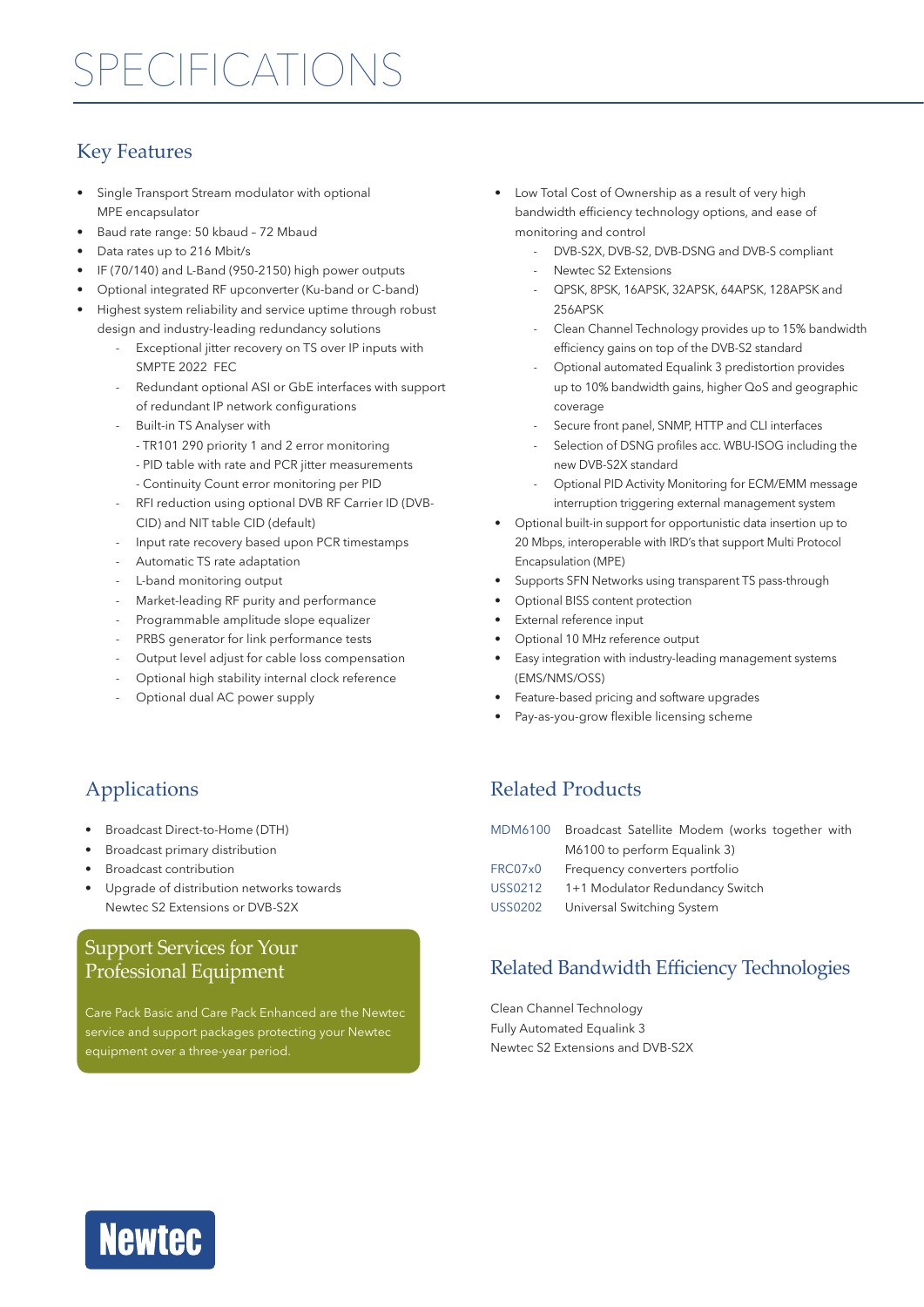

#### **Data Interfaces**

#### ASI INTERFACE (OPTIONAL)

- Single stream mode
- 2 selectable ASI inputs on BNC (F) 75 Ohm (coax)
- 2 x ASI output (loop through) on  $BNC$  (F) – 75 Ohm (coax)
- 188 or 204 byte mode
- Rate adapter
- MPTS or SPTS according to ISO/IEC 13818

#### ETH INTERFACE

- Auto switching 10/100/1000 Base-T Ethernet interface
- Transport stream over IP interface (UDP/RTP) • Forward Error Correction SMPTE 2022-
	- 1 and -2
	- 188 or 204 byte mode
	- Rate adapter
	- MPTS or SPTS according to ISO/IEC
	- 13818 • Single stream mode

#### **Content Encryption and Protection**

#### BISS ENCRYPTION

- Support for BISS-0, BISS-1 and BISS-E
- On one single TS (SPTS or MPTS)

#### **IP Encapsulation**

- MPE Encapsulation of IP frames in 1 transport stream
- Max 20 Mbit/s

### **Modulation**

#### SUPPORTED MODULATION SCHEMES AND FEC

| DVB-S                |                                         |  |  |  |
|----------------------|-----------------------------------------|--|--|--|
|                      | Outer/Inner FEC: Reed Solomon / Viterbi |  |  |  |
| <b>MODCODs</b>       |                                         |  |  |  |
| QPSK:                | 1/2, 2/3, 3/4, 5/6, 7/8                 |  |  |  |
| DVB-DSNG             |                                         |  |  |  |
|                      | Outer/Inner FEC: Reed Solomon / Viterbi |  |  |  |
| <b>MODCODs</b>       |                                         |  |  |  |
| 8PSK:                | 2/3, 5/6                                |  |  |  |
| 16QAM:               | 3/4.7/8                                 |  |  |  |
|                      | DVB-S2 (acc. ETSI EN 302 307 v1.2.1)    |  |  |  |
|                      | Outer/Inner FEC: BCH/LDPC               |  |  |  |
|                      | 52 MODCODs (short & normal frames)      |  |  |  |
| OPSK:                | from 1/4 to 9/10                        |  |  |  |
| 8PSK:                | from 3/5 to 9/10                        |  |  |  |
|                      | 16APSK: from 2/3 to 9/10                |  |  |  |
| 32APSK:              | from 3/4 to 9/10                        |  |  |  |
| Newtec S2 Extensions |                                         |  |  |  |
|                      | Outer/Inner FEC: BCH/LDPC               |  |  |  |
| 54 MODCODs           |                                         |  |  |  |
| QPSK:                | from 45/180 to 144/180                  |  |  |  |
| 8PSK:                | from 80/180 to 150/180                  |  |  |  |
| 16APSK:              | from 80/180 to 162/180                  |  |  |  |
| 32APSK:              | from 100/180 to 162/180                 |  |  |  |
| 64APSK:              | from 90/180 to 162/180                  |  |  |  |
| 29 Linear MODCODs    |                                         |  |  |  |
| 8PSK-L:              | from 80/180 to 120/180                  |  |  |  |
|                      | 16APSK-L: from 80/180 to 162/180        |  |  |  |
| $64APSK-L$           | from 90/180 to 162/180                  |  |  |  |
|                      |                                         |  |  |  |

|                                       | DVB-S2X standard                |                                        |  |  |  |  |
|---------------------------------------|---------------------------------|----------------------------------------|--|--|--|--|
|                                       | Outer/Inner FEC: BCH/LDPC       |                                        |  |  |  |  |
|                                       |                                 | 53 MODCODs (normal frames)             |  |  |  |  |
|                                       | OPSK:                           | from 1/4 to 9/10                       |  |  |  |  |
|                                       | 8PSK:                           | from 3/5 to 9/10                       |  |  |  |  |
|                                       | 16APSK:                         | from 26/45 to 9/10                     |  |  |  |  |
|                                       | 32APSK:                         | from 32/45 to 9/10                     |  |  |  |  |
|                                       | 64APSK:                         | from 11/15 to 5/6                      |  |  |  |  |
|                                       | 128APSK:                        | 3/4; 7/9                               |  |  |  |  |
|                                       | 256APSK:                        | 32/45; 3/4                             |  |  |  |  |
|                                       |                                 | 13 Linear MODCODs (normal frames)      |  |  |  |  |
|                                       | 8APSK-L:                        | 5/9:26/45                              |  |  |  |  |
|                                       | 16APSK-L:                       | from 1/2 to 2/3                        |  |  |  |  |
|                                       | 32APSK-L:                       | 2/3                                    |  |  |  |  |
|                                       | 64APSK-L:                       | 32/45                                  |  |  |  |  |
|                                       |                                 | 256APSK-L: 29/45 to 11/15              |  |  |  |  |
|                                       | 41 MODCODs (short frames)       |                                        |  |  |  |  |
|                                       |                                 | $QPSK:$ from 11/45 to 8/9              |  |  |  |  |
|                                       | 8PSK:                           | from 7/15 to 8/9                       |  |  |  |  |
|                                       |                                 | 16APSK: from 7/15 to 8/9               |  |  |  |  |
|                                       | 32APSK:                         | from 2/3 to 8/9                        |  |  |  |  |
|                                       |                                 | Support of DVB-S2 VCM mode             |  |  |  |  |
|                                       | <b>BAUD RATE RANGE</b>          |                                        |  |  |  |  |
|                                       | DVB-S2, DVB-S2X & Newtec        |                                        |  |  |  |  |
|                                       |                                 | S2 Extensions 50 kbaud - 72 Mbaud      |  |  |  |  |
|                                       | DVB-S                           | 50 kbaud - 72 Mbaud                    |  |  |  |  |
|                                       | <b>FRAME LENGTH</b>             |                                        |  |  |  |  |
| $\bullet$                             | DVB-S                           | 188 bytes                              |  |  |  |  |
|                                       |                                 | DVB-S2, DVB-S2X & Newtec S2 Extensions |  |  |  |  |
|                                       | Short Frames                    | 16200 bits                             |  |  |  |  |
|                                       |                                 | DVB-S2, DVB-S2X & Newtec S2 Extensions |  |  |  |  |
|                                       | Normal Frames                   | 64800 bits                             |  |  |  |  |
|                                       | <b>CLEAN CHANNEL TECHNOLOGY</b> |                                        |  |  |  |  |
|                                       |                                 | Roll-off: 5%-10%-15%-20%-25%-35%       |  |  |  |  |
|                                       | Optimum carrier spacing         |                                        |  |  |  |  |
|                                       | Advanced filter technology      |                                        |  |  |  |  |
| <b>EQUALINK 3</b>                     |                                 |                                        |  |  |  |  |
|                                       | Predistortion for all MODCODs   |                                        |  |  |  |  |
| <b>CARRIER INTERFERENCE REDUCTION</b> |                                 |                                        |  |  |  |  |
|                                       | DVB RF Carrier ID (DVB-CID)     |                                        |  |  |  |  |
|                                       |                                 | Spread Spectrum Modulator (BPSK)       |  |  |  |  |
|                                       |                                 |                                        |  |  |  |  |

- · (BPSK)
- Supports User Data
- Compliant to ETSI 103 129 v1.1.1 (2013-05)
- Carrier ID NIT Table

#### **Modulation Interfaces**

### L-BAND (CONFIGURATION OPTION)

- Connector N(F), 50 Ohm (optional SMA adapter)
- Frequency 950 2150 MHz (10 Hz steps)
- Level -35/+7 dBm (+/- 2 dB)
- Return loss > 14 dB
- Switchable 10 MHz Reference
- Spurious performance Better than - 65 dBc /4 kHz @ +5 dBm output level and > 256 kbaud Non-signal related: < - 80 dBc @ +5 dBm output

## IF-BAND (CONFIGURATION OPTION)<br>Connector BNC (F) - 75

- $BNC(F) 75$  Ohm
	- (intermateable with 50 Ohm)<br>Frequency 50 180 MHz (10 Hz steps)
	- Frequency  $50 180$  MHz (10 Hz steps)<br>Level  $-35/10$  dBm ( $\pm 2$  dB)
	- Level  $-35/+10$  dBm ( $\pm 2$  dB)<br>Return loss  $50$  Ohm :  $> 14$  dB  $50$  Ohm :  $> 14$  dB
	- 75 Ohm : > 20 dB
- Spurious performance Better than - 65 dBc/4 kHz @ +5 dBm output level and > 256 kbaud Non-signal related:< - 80 dBc @ +5 dBm output

### L-BAND MONITORING<br>Connector S

- SMA (F), 50 Ohm • Frequency Same as L-Band output frequency or 1050 MHz in case of IF output option only<br>-45 dBm • Level • Return loss > 10 dB RF BAND (OPTIONAL)<br>Connector -,<br>SMA (F), 50 Ohm<br>> 15 dB  $\frac{\text{Return loss}}{\text{Frequency}}$  > 15 dB<br>Frequencies 5.85-7.05 GHz Frequencies 13.75-14.5 GHz • Level -25/+7 dBm (+/- 3dB) with secondary L-band input:<br>• Connector SMA(F) 50 • Connector SMA (F), 50 Ohm Return loss >12dB
	-
	- Range -35/-3 dBm
	- Maximum input power for no damage +13 dBm with L-band output:
	-
	- Connector  $SMA (F)$ , 50 Ohm<br>• Return loss  $>12$  dB Return loss
	- Level -35/-3 dBm (+/- 3dB)
- 10 MHZ REFERENCE INPUT
	- Connector BNC (F), 50 Ohm
	- Input level -3 dBm up to + 7 dBm
	- Frequencies 1,2,5,10,20 MHz
- 10 MHZ REFERENCE OUTPUT (OPTIONAL)<br>
Connector BNC (F) 50 Ohm
	- Connector BNC (F), 50 Ohm  $+3$  dBm (+/- 2 dB)
- 
- BUC POWER (OPTIONAL) • Max. current: 3.8 A
	- Voltage: 24 V,48 V (Software controlled)

#### **Internal 10 MHz Reference Frequency**

#### STANDARD STABILITY

- Stability: +/-2000 ppb over 0 to 70°C<br>• Ageing: +/-1000 ppb/year +/- 1000 ppb/year
- VERY HIGH STABILITY (OPTIONAL)<br>• Stability: +/-2 ppb over • Stability:  $+/-2$  ppb over 0 to 65°C<br>• Ageing:  $+/-500$  ppb/10 year
	- +/- 500 ppb/10 year

### **Generic**

#### MONITOR AND CONTROL INTERFACES

- Web server GUI (HTTP) via web browser
- M&C connectivity via separate Ethernet links
- Diagnostics report, alarm log (HTTP)
- SNMP v2c
- ALARM INTERFACE
	- Electrical dual contact closure alarm contacts
	- Connector 9-pin sub-D (F)
	- Logical interface and general device alarm

#### **Physical**

- Height 1RU, width: 19", depth 51 cm, 5.8 kg
- Power supply: 90-130 & 180-260 Vac, 125 VA, 47-63 Hz • Temperature:
- Operational: 0°C to +50°C / +32°F to +122°F Storage: -40° to +70°C / -40°F to +158°F
- Humidity: 5% to 85% non-condensing • CE label and UL
	- www.newtec.eu